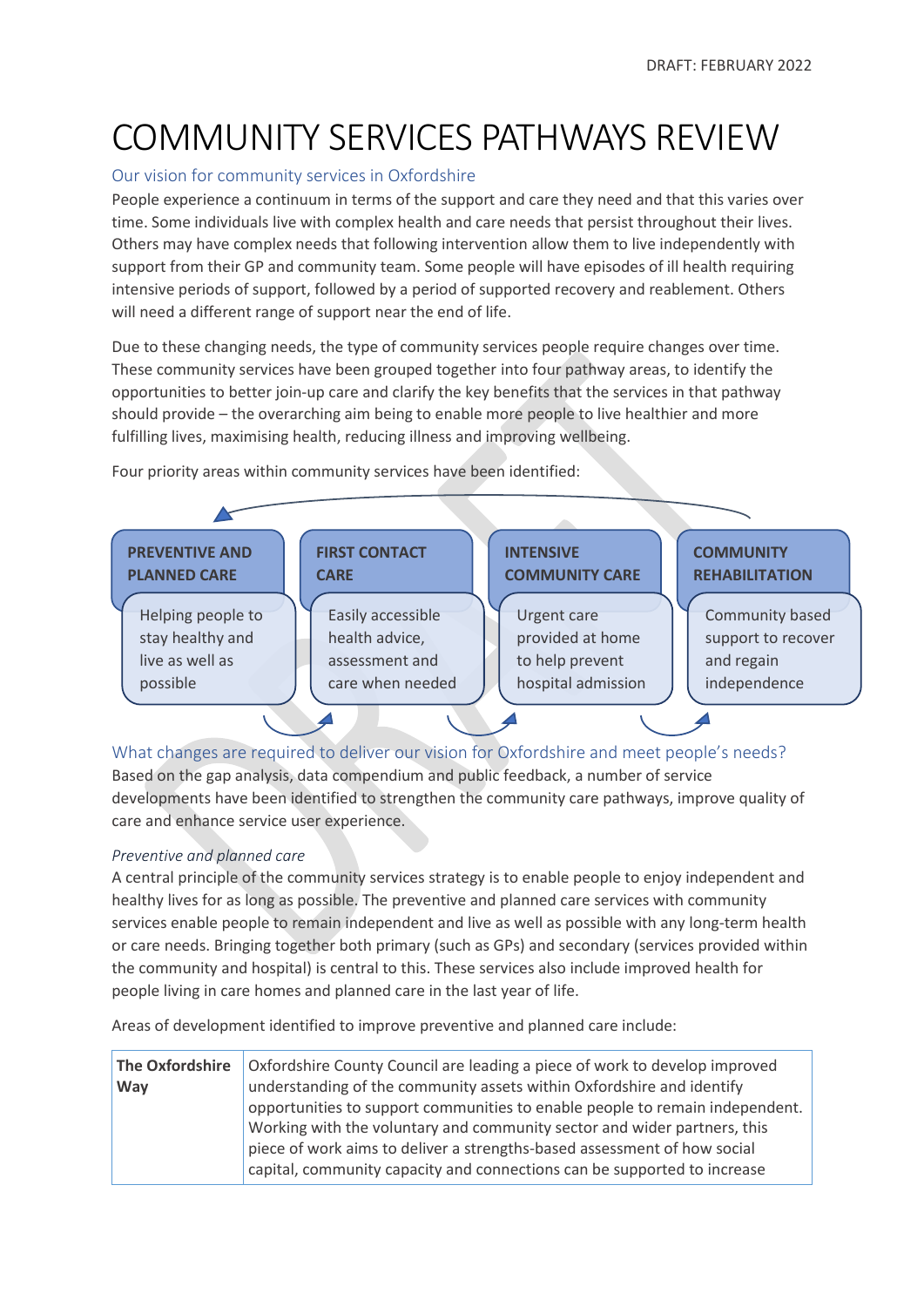|                              | independence. Bringing together stakeholders from a range of organisations<br>including local authorities (county, city and districts), public health, voluntary<br>and community sector, healthcare partners.                                                                                                                                                                                                                                                                                                                                                                                                                                                                                                                                                                                                                                                                                                                                   |
|------------------------------|--------------------------------------------------------------------------------------------------------------------------------------------------------------------------------------------------------------------------------------------------------------------------------------------------------------------------------------------------------------------------------------------------------------------------------------------------------------------------------------------------------------------------------------------------------------------------------------------------------------------------------------------------------------------------------------------------------------------------------------------------------------------------------------------------------------------------------------------------------------------------------------------------------------------------------------------------|
|                              | This work is broken into two areas of work. The first, a Joint Strategic Strengths<br>assessment is a broad exploratory diagnostic, to understand what is already<br>working well, what could be better and explore best next steps to develop<br>alternatives to dependence on traditional social care support. An initial report is<br>due in March to identify opportunities to strengthen community capital. This<br>work is being led by community catalysts, a national leading organisation on<br>local area development, shared lives, developing community capital, links to<br>social prescribing.                                                                                                                                                                                                                                                                                                                                     |
|                              | The second part of this work looks at anticipatory care prevention. Linking with<br>PCNs, the focus is on securing funding to expand existing community<br>organisations. Initially this has including securing funding to extend work<br>supported through the Covid improvement fund past March 22.                                                                                                                                                                                                                                                                                                                                                                                                                                                                                                                                                                                                                                            |
|                              | This area of work has close links to social prescribing (see below) with a focus on<br>enabling people to have a role in shaping their own care and moving people<br>away from social care dependence. It is also aiming to build an evidence base to<br>support the reasons why this work is being done.                                                                                                                                                                                                                                                                                                                                                                                                                                                                                                                                                                                                                                        |
| <b>Social</b><br>prescribing | The Oxfordshire Clinical commissioning group is leading a collaborative piece of<br>work to develop a strategy for social prescribing. This sets out the vision and<br>recommendations relating to strengthening social prescribing and making it<br>sustainable. It identifies relevant information broken down into national,<br>regional and Oxfordshire priorities. The strategy is framed around NHS England<br>common outcomes framework which identifies three groups;<br>Person being referred; Looks at whether health and wellbeing is<br>improved, more in control, improved connectedness, better managing<br>issues<br>VCS groups; Supporting engagement and funding as well as measuring<br>impact<br>Wider health and care system; opportunities for social prescribing to<br>$\bullet$<br>deliver reduced bed stay, A&E attendance and staff morale around<br>social needs<br>The strategy is due to be completed in March 2022. |
| Neighbourhood<br>teams       | Working closely with our developing Primary Care Networks, we will bring<br>together and modernise a number of community health services that currently<br>operate separately into more integrated Neighbourhood Teams; these<br>Neighbourhood Teams will consist of locally-based multi-professional and multi-<br>agency community health and care professionals, including GPs and Primary<br>Care Nurses, District Nurses, Specialist Community Nurses and Therapists, Care<br>workers, Social Prescribers, voluntary workers, secondary care experts and<br>other professionals.<br>Working closely with their local GP practice teams, the Neighbourhood Team                                                                                                                                                                                                                                                                              |
|                              | will take responsibility for leading, planning and delivering care in their local<br>community for older people and frail people with complex long-term conditions,                                                                                                                                                                                                                                                                                                                                                                                                                                                                                                                                                                                                                                                                                                                                                                              |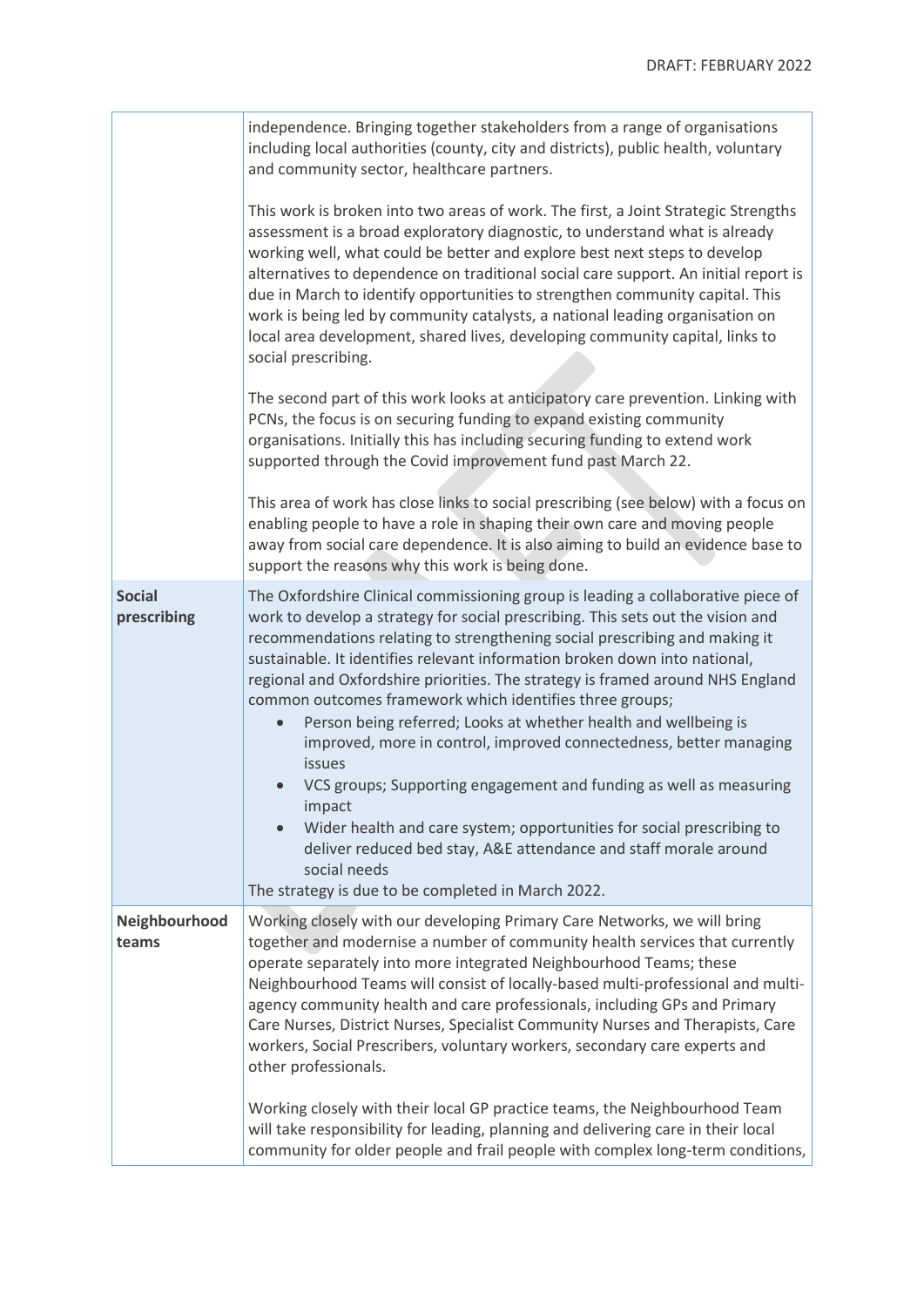|                                               | multi-morbidity and frailty within a defined population or geography (e.g. the<br>residents of one or more PCNs).<br>Strengthening Neighbourhood Teams will improve planning and delivery of care<br>for older or frail patients with more complex long-term conditions, multi-                                                                                                                                                                                                                                                                                                                                                                                                                                                                                                                                                                                                                                                                                                                                                                                                                     |
|-----------------------------------------------|-----------------------------------------------------------------------------------------------------------------------------------------------------------------------------------------------------------------------------------------------------------------------------------------------------------------------------------------------------------------------------------------------------------------------------------------------------------------------------------------------------------------------------------------------------------------------------------------------------------------------------------------------------------------------------------------------------------------------------------------------------------------------------------------------------------------------------------------------------------------------------------------------------------------------------------------------------------------------------------------------------------------------------------------------------------------------------------------------------|
|                                               | morbidity and frailty within a defined population or geography (e.g. the<br>residents of one or more PCNs).                                                                                                                                                                                                                                                                                                                                                                                                                                                                                                                                                                                                                                                                                                                                                                                                                                                                                                                                                                                         |
| <b>Community hubs</b><br>and network<br>areas | Development of three Community Network Areas is proposed; North, Central<br>and South Areas. They will support a population of around 250,000 people and<br>coordinate community assets. Their focus will be on population health<br>improvement, preventing ill-health and optimising the independence and<br>wellbeing of residents, while reducing health inequalities.<br>As part of this work, it is also proposed to progress the development of<br>multipurpose community 'hubs' to support a range of health and care services,<br>based at an accessible community site (e.g. community hospital, health centre,<br>day centre). These will include visiting services, clinics, outpatients, voluntary<br>and community group activities and more. They will be run with locally<br>empowered leadership – engagement with the community is key. They will<br>support new services in response to changing needs, bringing together local<br>health and care services, voluntary and community groups, Primary Care<br>Networks, Community Hubs, secondary care and Local Authority teams. |
| <b>Community end</b><br>of life care          | Development of services based within the community to care for those nearing<br>the end of life at home wherever possible and desired by the patient.<br>Collaborative care will be provided by community-based teams including District<br>Nurses, Hospital@Home, hospice specialist teams and the wider voluntary and<br>community sector organisations.                                                                                                                                                                                                                                                                                                                                                                                                                                                                                                                                                                                                                                                                                                                                          |

## *First contact care*

When an individual needs additional care it is important that they can easily access health advice and assessment when needed. This group of services includes care for minor injuries and common illnesses that require treatment. In addition, when people are in crisis community services provide emergency and urgent care response 24 hours a day, 7 days a week.

The NHS Long-term Plan aims to create a more effective system of urgent and preventative care, where suitably resourced and integrated teams are empowered and enabled to meet the common healthcare needs of the population; 24 hours a day, 365 days a year.

The intention is for the default place for most urgent care and end-of-life care to be the person's home or an appropriate community healthcare setting, whenever that patient does not require the resources of an acute hospital or specialist facility.

Areas of development identified to improve first contact care include:

| County-wide     | An Oxfordshire Single Point of Access (SPA) will be developed as a coordinated   |
|-----------------|----------------------------------------------------------------------------------|
| Single Point of | access point where a range of professionals and services share a single point of |
| Access (SPA) &  | contact. It will operate 24 hours a day, 365 days a year. Information and        |
| Care            | requests for support across the range of health and care need will be received   |
| Coordination    | through a joined-up, coordinated triage system.                                  |
| <b>Hub</b>      |                                                                                  |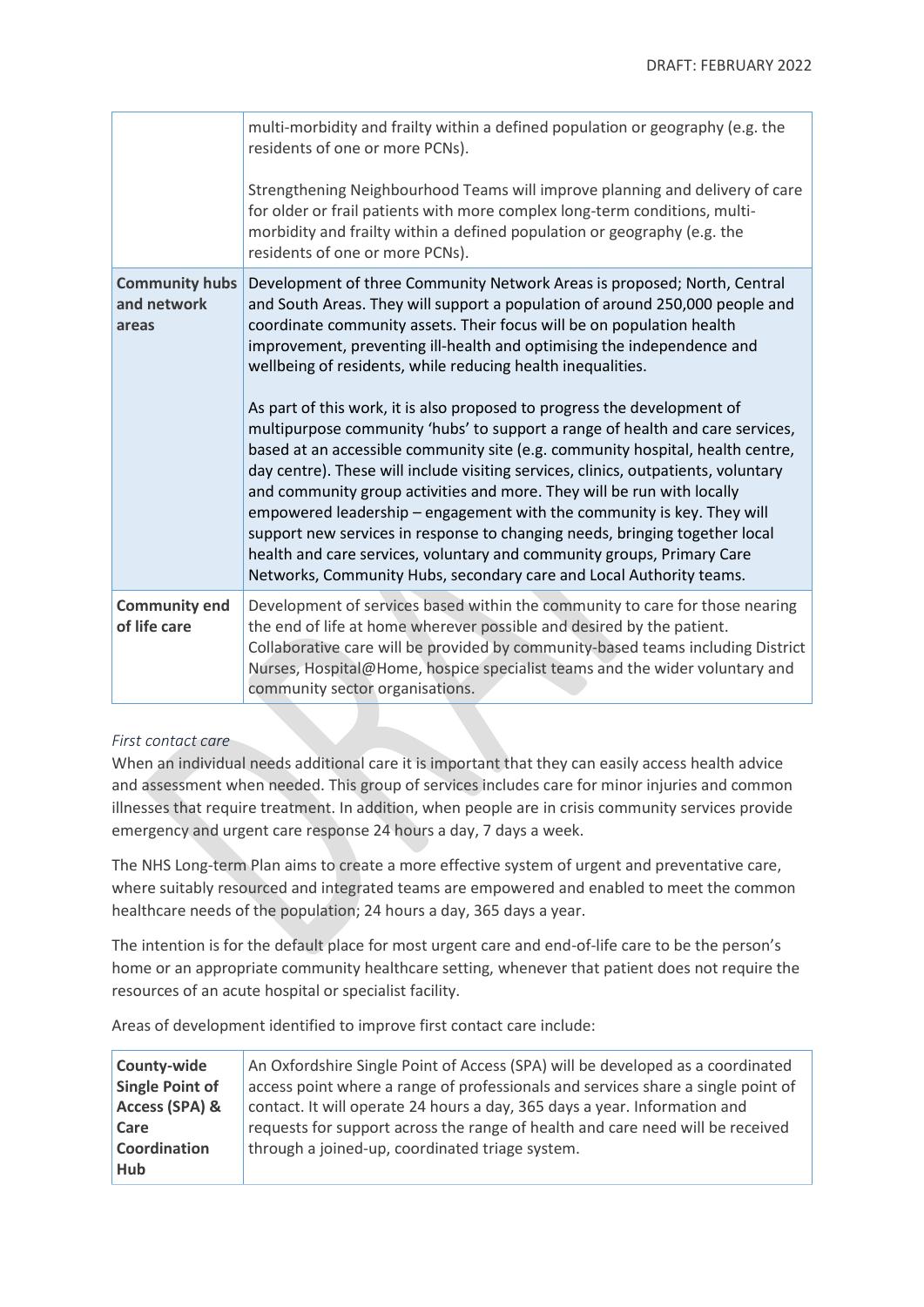|                                                                                         | Having one common access point where people can access all the key<br>community services in Oxfordshire will greatly assist services to work<br>collaboratively to provide the best care possible for patients in or near their<br>home. We will create both a physical and a virtual space for professional teams<br>to connect more effectively and work in proximity to each other, improving<br>multi-disciplinary working and ensuring the right people are caring for each<br>patient at the right time. This will add more value to care, with less wasted<br>effort due to improved coordination between services.                                                                                                                                      |  |  |
|-----------------------------------------------------------------------------------------|-----------------------------------------------------------------------------------------------------------------------------------------------------------------------------------------------------------------------------------------------------------------------------------------------------------------------------------------------------------------------------------------------------------------------------------------------------------------------------------------------------------------------------------------------------------------------------------------------------------------------------------------------------------------------------------------------------------------------------------------------------------------|--|--|
|                                                                                         | Patients with urgent care needs or health conditions will be rapidly assessed,<br>diagnosed and treated at home or in a suitable community setting, supported by<br>appropriate diagnostics, without needing to be admitted to hospital. This<br>process will identify the person's needs, provide initial clinical advice or care<br>support and arrange urgent (2-hour) and non-urgent responses as required<br>As an important adjunct to the SPA triage process, the Care Coordination Hub<br>tracks the outcome of the initial response, coordinates the deployment of the<br>community-based teams and services and oversees the initial management of<br>the patient, escalating or de-escalating care as required.                                      |  |  |
|                                                                                         | The Coordination Hub team enables the patient to receive the right care, at the<br>right time, by the right professionals - and ensures the response is safe and<br>effective.                                                                                                                                                                                                                                                                                                                                                                                                                                                                                                                                                                                  |  |  |
| <b>Minor Injuries</b><br><b>Services, UCCs</b><br>and 24/7 urgent<br><b>GP services</b> | Patients with urgent care needs or health conditions will be rapidly assessed,<br>diagnosed and treated at home or in a suitable community setting, supported by<br>appropriate diagnostics, without needing to be admitted to hospital.<br>Within Oxfordshire an Urgent care centre pilot is currently being completed at<br>the Fiennes centre to test how this type of care might be delivered and how it<br>can improve patient experience. This pilot is due to be reviewed in May.<br>Currently the centre operates mon-fri 8-6 but longer term the ambition would<br>be to develop it to a 24/7 service. This service is available to all ages for walk in<br>or GP/111 referred appointments. The centre does not have x-rays or diagnostic<br>on site. |  |  |

#### *Intensive community care*

For patients with a higher level of need community services can provide stepped-up care that is needed on a same day/ urgent basis. This can be provided for a number of reasons including to prevent a deterioration, care at home as an alternative to a hospital admission or effective 24/7 palliative care in the last weeks of life.

Areas of development identified to improve intensive community care include:

| <b>Ageing Well:</b>    | Oxfordshire has a vision to transform community health services to provide     |
|------------------------|--------------------------------------------------------------------------------|
| <b>Urgent</b>          | more responsive and flexible services, providing support to those that need it |
| <b>Community</b>       | the most. As part of the 2-hour response, flexible teams will work across      |
| <b>Response (7-day</b> | primary, community and social care providing recovery, reablement and          |
| <b>Integrated Care</b> | rehabilitation support to individuals keeping them well, preventing crisis and |
| at Home)               | supporting recovery.                                                           |
|                        |                                                                                |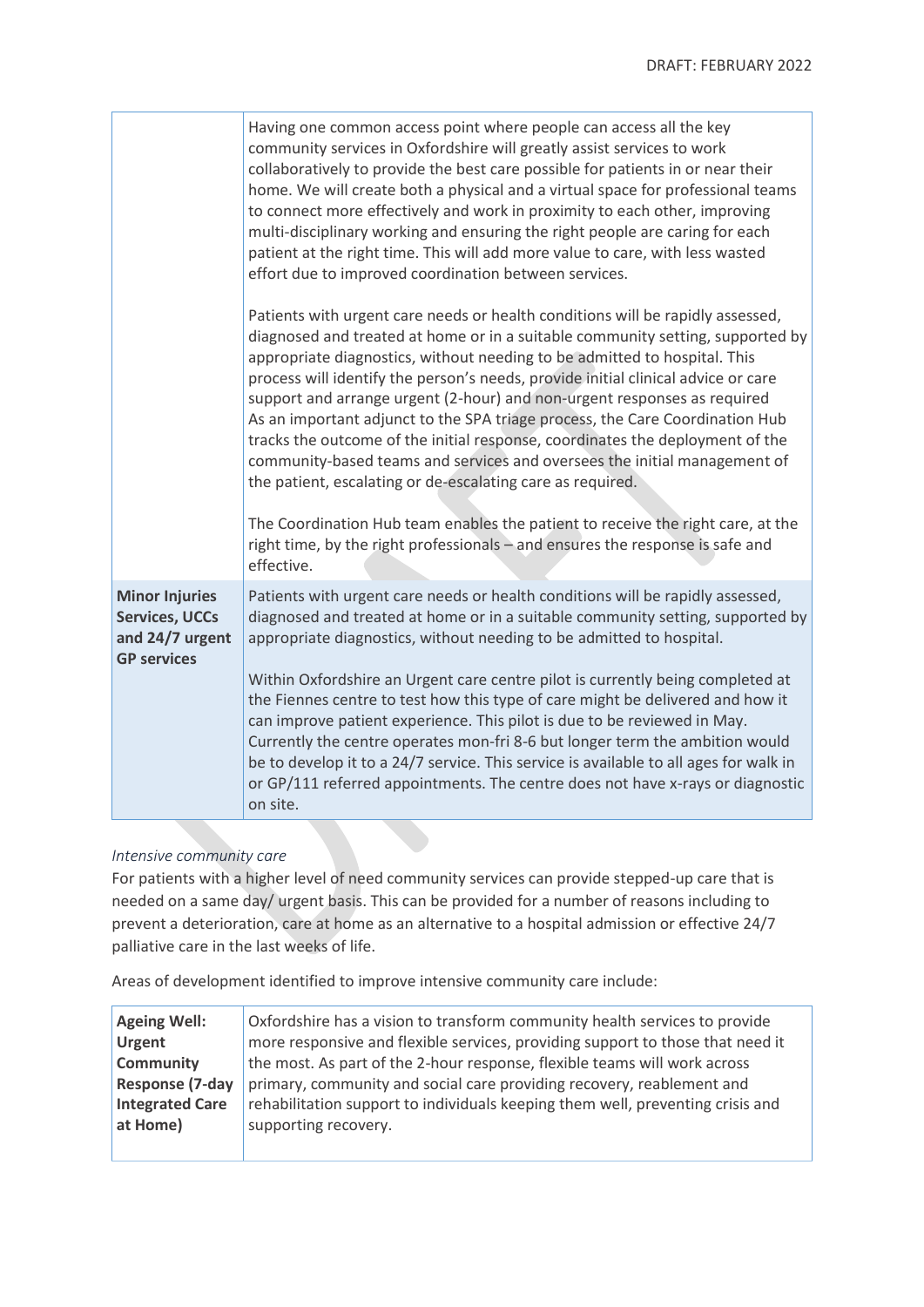ä

|                                                                                                         | The Urgent Community Response team is dispatched by the Single Point of<br>Access team. It provides a rapid 2-hour response to residents at home, drawing<br>on a range of healthcare professionals. It operates seven days a week from 8am<br>to 8pm. It typically responds to frail people who have had a deterioration in<br>their health or another incident, such as a fall, and require an urgent (non-<br>emergency) assessment. The team also provide prompt and effective palliative<br>care in the last weeks of life.<br>The team assess and treat patients at their own home or in care homes to avoid<br>a hospital admission or readmission. They will refer on to other urgent care<br>services or reablement services if required. Integration of the primary care<br>visiting service, OOH GP services and urgent DN responses into an integrated 7-<br>day response is also proposed. By October 2021 response to urgent problems<br>will be delivered within two hours. This service will be available seven days a<br>week, from 8am-8pm. |
|---------------------------------------------------------------------------------------------------------|---------------------------------------------------------------------------------------------------------------------------------------------------------------------------------------------------------------------------------------------------------------------------------------------------------------------------------------------------------------------------------------------------------------------------------------------------------------------------------------------------------------------------------------------------------------------------------------------------------------------------------------------------------------------------------------------------------------------------------------------------------------------------------------------------------------------------------------------------------------------------------------------------------------------------------------------------------------------------------------------------------------------------------------------------------------|
|                                                                                                         | Community services will receive enhanced medical support and capacity so that<br>more complex treatments can be undertaken out of hospital settings. This will<br>include early and holistic assessments of complex elderly patients at risk of<br>admission. This will be in the form of direct patient assessments as home visits<br>or at community hubs/hospitals, MDTs and direct support and supervision of<br>admission avoidance/urgent community response teams.                                                                                                                                                                                                                                                                                                                                                                                                                                                                                                                                                                                     |
| <b>Community</b><br><b>Same Day</b><br><b>Emergency Care</b><br>(SDEC) Units:<br><b>Ambulatory Care</b> | Ambulatory Care units provide same day care to patients who have an acute<br>illness. The patient is seen in a special facility where they can be assessed,<br>diagnosed, treated and go home the same day, without being admitted into<br>hospital overnight. Strengthening this service is of particular benefit to older<br>people with frailty. There are currently Ambulatory Care units in Abingdon CH,<br>Witney CH, Townlands CH (Henley), the Horton (Banbury) and the John Radcliffe<br>(Oxford) hospitals.                                                                                                                                                                                                                                                                                                                                                                                                                                                                                                                                         |
| <b>Community</b><br>Same Day<br><b>Emergency Care</b><br>(SDEC) Units:<br><b>Hospital at</b><br>Home    | The hospital at home team provides intensive care and treatment at home for<br>people with acute illness or health conditions that would otherwise require a<br>stay in a hospital bed - also known as 'stepped up' or 'subacute' care. The<br>service will operate as a multidisciplinary team, working closely with<br>Ambulatory Care teams, the Urgent Community Response and other care<br>services to provide a coordinated package of care that can avoid the need for an<br>unnecessary hospital admission, where this is the best option for the patient.                                                                                                                                                                                                                                                                                                                                                                                                                                                                                            |
| <b>Complex End of</b><br><b>Life Care</b>                                                               | Care for those nearing the end of life for whom a period of in-patient care<br>would be preferable to care at home (e.g. carer burnout and fatigue; patient<br>lives alone without support between carer visits; there may be symptoms which<br>could be more easily stabilised in an in-patient environment).<br>End of life patients will be supported by an expert End-of-Life-Care team,<br>working closely with neighbourhood team. Ambition is to get people home<br>when nearing the end of life wherever possible. However, specialist beds are<br>also provided for people nearing the end of life. Not all patients admitted to one<br>of the specialist palliative care beds will come in to die there, and some will<br>have a planned return home. Two beds have so far been opened within<br>Wallingford community hospital alongside hospice provision within the wider<br>county.                                                                                                                                                             |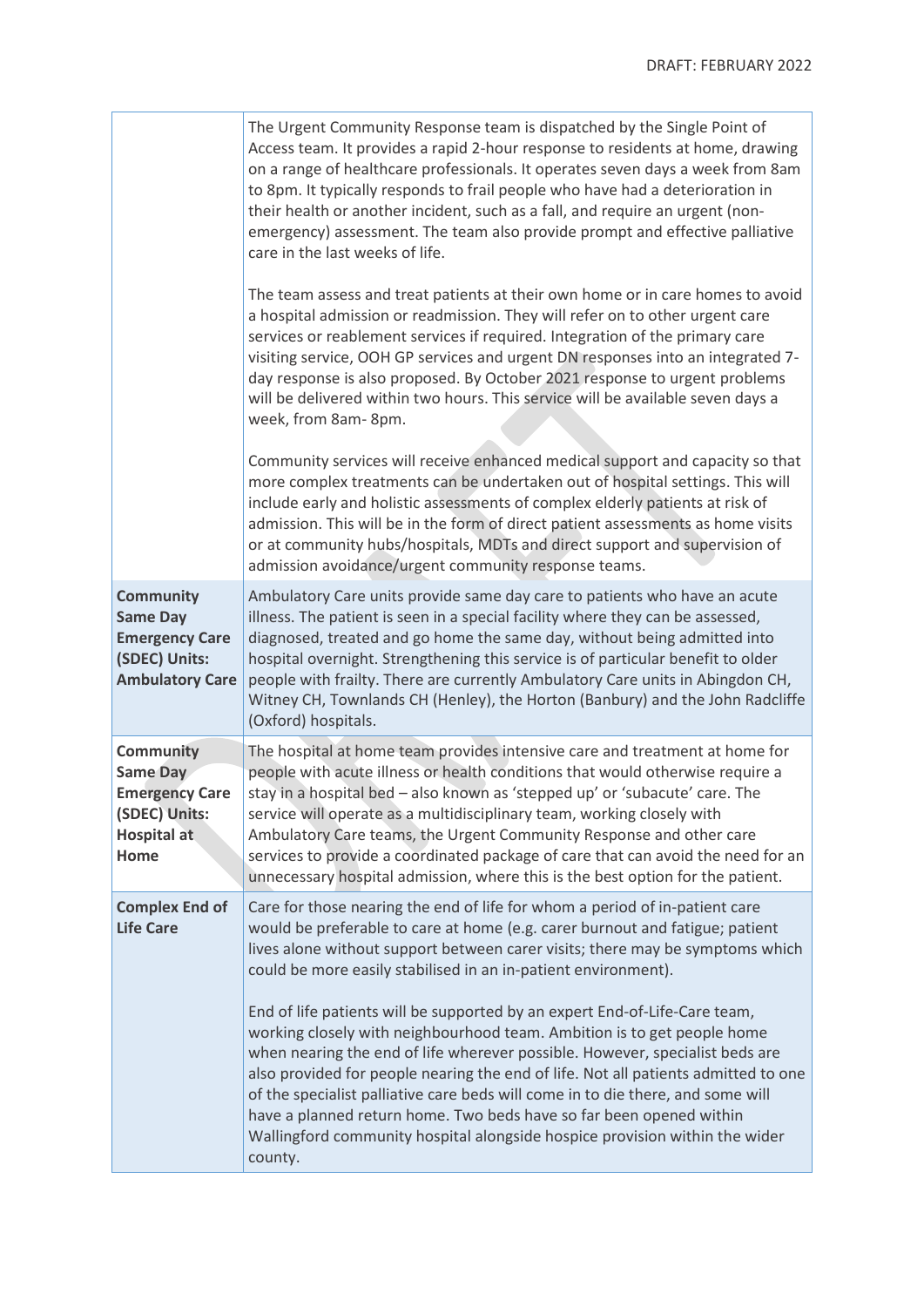#### *Community rehabilitation*

After a period when patients need more acute care, community services are also able to provide a reablement and recovery of function to enable patients to regain their independence. This includes both specialist and generalist rehabilitation. Community bed-based nursing and therapy are provided within community hospital and community hub (nursing home) beds. In addition, care is provided by social care services to care for those who need support at home to regain their independence.

Areas of development identified to improve community rehabilitation include:

| <b>Ageing Well: 2-</b><br><b>Day Community</b><br><b>Response (Short-</b><br>term Home<br><b>Reablement)</b> | 2-Day UCR Team will provide tailored packages of intermediate care, or short-<br>term reablement, for people in their own homes. They aim to restore<br>independence and confidence, to avoid an admission or readmission. The<br>service will operate seven days a week and provides care package in accordance<br>with two-day national standard. By April 2022 access will be provided within<br>two days to temporary care to help people get back their independence. This<br>service will be available seven days a week, from 8am-8pm.                                                                                                                                                                                                                                                                                                                                               |  |
|--------------------------------------------------------------------------------------------------------------|---------------------------------------------------------------------------------------------------------------------------------------------------------------------------------------------------------------------------------------------------------------------------------------------------------------------------------------------------------------------------------------------------------------------------------------------------------------------------------------------------------------------------------------------------------------------------------------------------------------------------------------------------------------------------------------------------------------------------------------------------------------------------------------------------------------------------------------------------------------------------------------------|--|
| Live Well at<br><b>Home (Home</b><br>Care & Post-<br><b>Discharge</b><br><b>Reablement)</b>                  | Coordinated by a MDT, The Home Reablement services carry out an assessment<br>in the resident's home and help them to regain as much independence as<br>possible, to enable them to live at home safely. This support might include help<br>with managing meals, medication, washing, dressing, personal hygiene, getting<br>up or going to bed.                                                                                                                                                                                                                                                                                                                                                                                                                                                                                                                                            |  |
| Community<br>reablement beds                                                                                 | Short-stay beds provide focused reablement for a short period of time to<br>patients who are unable to return home safely but do not require the more<br>intensive treatment provided in a Community Hospital inpatient unit, while<br>awaiting next stage of their care. This option provides better, more social<br>environment than a hospital inpatient setting for patients to recover, also frees<br>up capacity in hospital.                                                                                                                                                                                                                                                                                                                                                                                                                                                         |  |
| <b>Community</b><br><b>Hospital</b><br>inpatient<br>pathways<br>(nursing and<br>therapy)                     | Community Hospitals provide services and facilities that support the<br>rehabilitation and recovery of patients who no longer require acute hospital<br>care, allowing them to resume independent living more quickly. This includes a<br>relatively small but important and potentially vulnerable cohort of patients who<br>require a period of expert nursing or therapy in an inpatient setting, such as<br>stroke recovery, intensive therapy or nursing needs, subacute medical care and<br>bariatric or end of life care.                                                                                                                                                                                                                                                                                                                                                            |  |
|                                                                                                              | Over the past decade, a growing body of clinical evidence from the UK and<br>around the world has demonstrated that admitting someone for general bed-<br>based hospital care is not the best option in many situations, particularly for frail<br>older people. This is because:<br>Hospital stays increase the risk of acquired infection or injuries from<br>falls<br>Patients in hospital are frequently less mobile leading to deconditioning<br>$\bullet$<br>of muscles and loss of function, particularly for older people placed into<br>'general' inpatient settings without focused interventions<br>Extended hospital stays can affect people's confidence and ability to live<br>$\bullet$<br>independently for a long period of time<br>Admission to hospital can be confusing or distressing for many people,<br>especially for those with mental health problems or dementia |  |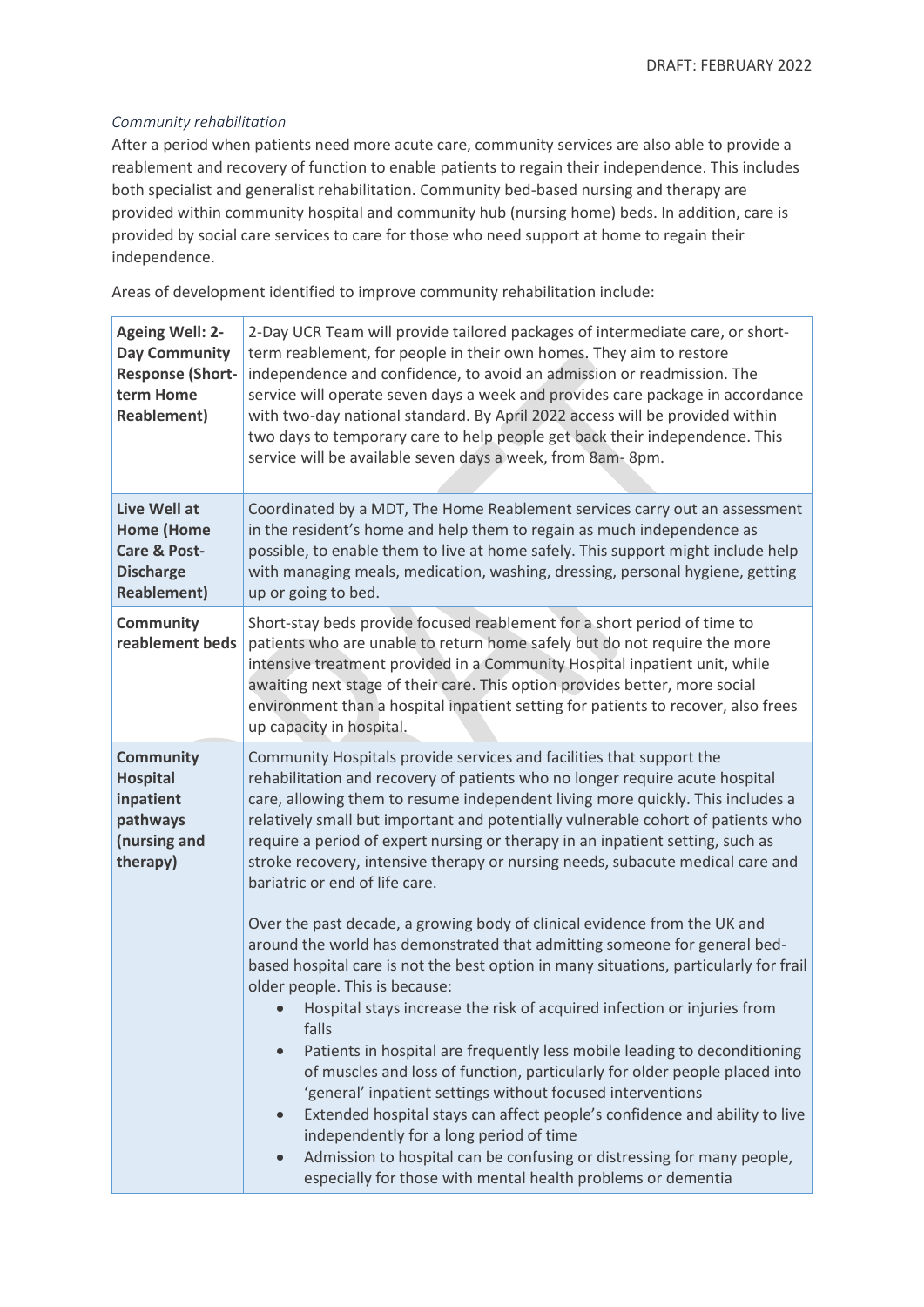A working group of clinical and professional experts from across the system has been reviewing the clinical model for community bed-based care to identify an improved care model. This work has defined the inpatient care interventions and staffing expertise required to meet the needs of key cohorts of patients within the Oxfordshire population, in order to deliver better health outcomes:

- Community rehabilitation A bed-based assessment and rehabilitation offer usually for those with frailty. The type of rehabilitation and recovery varies between locations based on the complexity of the patient need
- Community reablement People who require a short period of focused bed-based reablement or assessment before transfer to Pathway 1 (home reablement) or Pathway 0 (no further reablement required) or who may need a permanent placement in long term care (pathway 3)
- Sub-acute medical care and stabilisation Those who are not medically optimised with frailty, multimorbidity or complex needs experiencing a health crisis who require an actively managed period of stepped-up monitoring, medical treatment, nursing care or therapy until they are stabilised but don't need the facilities of an acute hospital
- Bariatric rehabilitation People with high BMI requiring specialised equipment, facilities and professional input to enable them to experience safe care, in order to be able to live well at home and access appropriate weight management support
- Stroke rehabilitation People who have had a stroke and who require a period of targeted rehabilitation in an environment with specialised staff and facilities
- Specialist care towards the end of life The majority of people express a preference to die at home when nearing the end of life. However, specialist beds are also provided for people nearing the end of life. Not all patients admitted to one of the specialist palliative care beds will come in to die there, and some will have a planned return home
- Confusion Those with acute confusional state (delirium) and/or dementia who are sub-acutely unwell require clear goals to optimise their recovery and prevent delays in inappropriate care settings. This needs to align with community-based services caring for these patients.
- Neuro-rehabilitation Inpatient provision for those with who need level 2 rehabilitation alongside the existing stroke pathway

The inpatient unit at Wantage Community Hospital was subject to temporarily closure in June 2016, following the identification of a legionella risk that required building works to address. Since this time, the general beds that this unit provides have not re-opened and residents requiring bed-based care have received this in their own home or in community beds in other Oxfordshire hospitals. Oxfordshire CCG and Oxford Health NHS Foundation Trust recognise the value of the hospital to local residents and have committed to ensuring it has a thriving future. Considering the future of the hospital's inpatient unit as part of this county-wide clinical review and public engagement work will enable a long-term decision to be taken on how the services at the hospital can best be developed to benefit the local population, including the future of the inpatient beds.